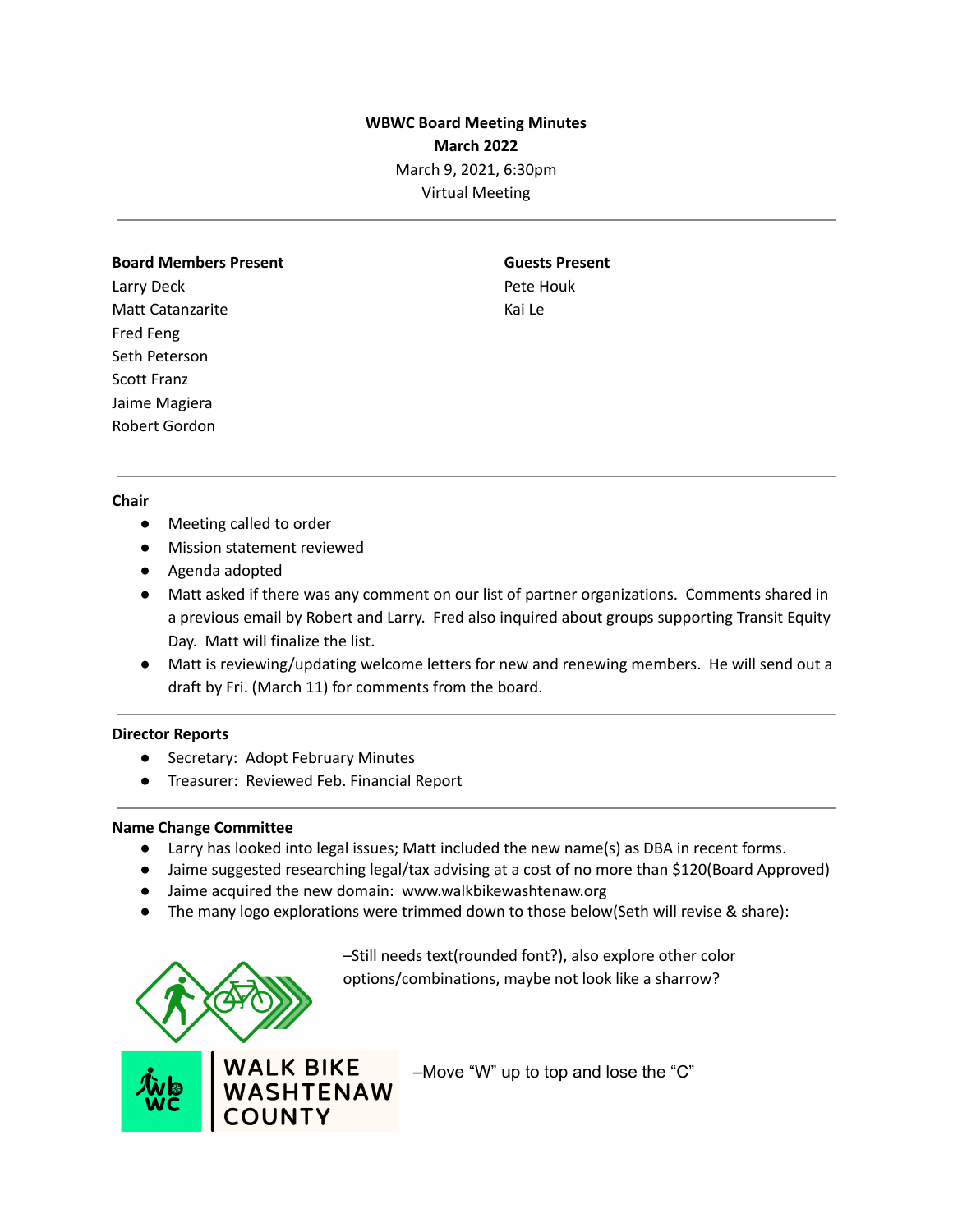–Move "W" up and lose the "C"



### **Public Comment**

- Pete Houk made a presentation about upcoming construction work on Scio Church Rd. and his struggles getting the city to provide additional safety improvements that would discourage dangerous driving behavior such as using the turn lane as a passing lane. Construction is supposed to be this season.
- Suggestions for moving the needle were getting neighbors to contact their CMs to petition for even just quick-build improvements.

### **Communications Committee updates**

- South Main Survey is receiving feedback on the new configuration. Based on speed data and survey questions, maybe the reconfig will become permanent?
- Bike to Work Day is May 20. WBWC will help out. Need to establish who replaced Chris Simmons as GetDowntown director. Will also need to do a shoutout for volunteers.
- Pittsfield Township is looking to establish May as WalkBikeDrive Safety Month. Matt will look to see if we have any literature to update and share.
- Larry provided updates on the East Medical Center Drive Bridge. Unfortunately, there is no political will to revise or update the plan that has been established.
- Jaime is hoping to get the newsletter out in April. See link to newsletter ideas in agenda and/or get contributions to Jaime in the next month or so.

## **Meeting updates**

- Film fest was a great success, good turnout and \$100s in donations
- Transit Equity Day

### **New Business (Items not listed on the agenda)**

- Calendar Management TBD
- 2022 Huron River Day, May 15-opportunity to reach out.
- Larry reported that HWPI finally made progress with the railroad to get the B2B trail extension from Zeeb to Delhi Metropark.
- Larry suggested that maybe we could better have decisions queued up to be made at the board meetings since that is our main opportunity for voting things up or down.
- Fred and Jaime suggested featuring time for guests to speak at the beginning of the meeting and promoting the opportunity for guests to share through socials.